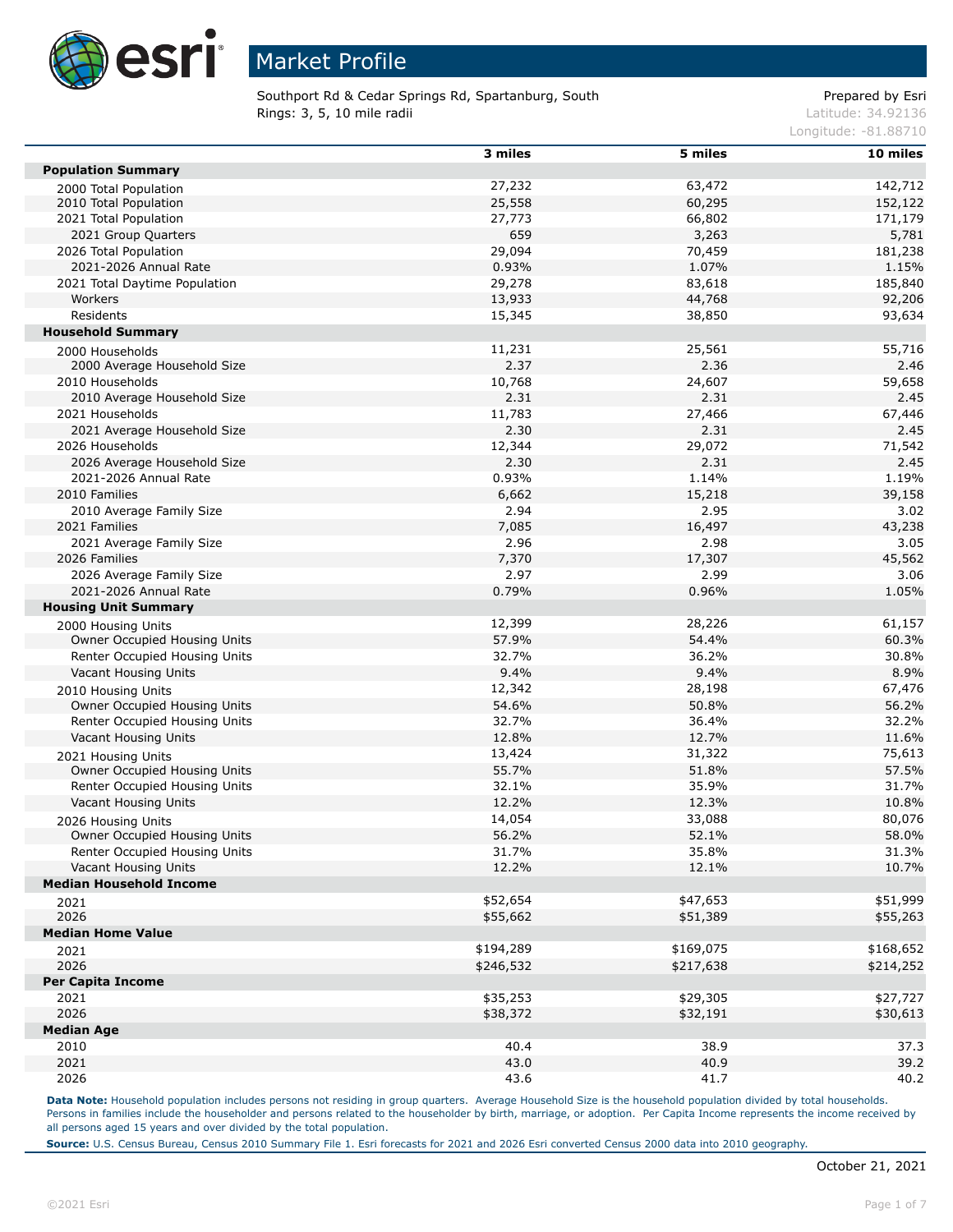

Southport Rd & Cedar Springs Rd, Spartanburg, South **Rings: 3, 5, 10 mile radii Latitude: 34.92136** Latitude: 34.92136

Prepared by Esri

Longitude: -81.88710

|                                            | 3 miles   | 5 miles   | 10 miles  |
|--------------------------------------------|-----------|-----------|-----------|
| 2021 Households by Income                  |           |           |           |
| Household Income Base                      | 11,783    | 27,466    | 67,446    |
| $<$ \$15,000                               | 13.8%     | 15.0%     | 12.9%     |
| $$15,000 - $24,999$                        | 11.4%     | 11.6%     | 10.9%     |
| \$25,000 - \$34,999                        | 10.6%     | 10.6%     | 10.6%     |
| \$35,000 - \$49,999                        | 11.8%     | 14.6%     | 13.4%     |
| \$50,000 - \$74,999                        | 16.2%     | 17.7%     | 19.5%     |
| \$75,000 - \$99,999                        | 12.6%     | 11.5%     | 12.6%     |
| $$100,000 - $149,999$                      | 10.6%     | 9.5%      | 12.0%     |
| \$150,000 - \$199,999                      | 4.6%      | 4.2%      | 4.2%      |
| $$200,000+$                                | 8.4%      | 5.4%      | 4.1%      |
| Average Household Income                   | \$82,310  | \$70,827  | \$70,143  |
| 2026 Households by Income                  |           |           |           |
| Household Income Base                      | 12,344    | 29,072    | 71,542    |
| $<$ \$15,000                               | 12.8%     | 13.6%     | 11.6%     |
| $$15,000 - $24,999$                        | 10.7%     | 10.6%     | 9.8%      |
| \$25,000 - \$34,999                        | 10.0%     | 9.9%      | 9.8%      |
| \$35,000 - \$49,999                        | 11.6%     | 14.5%     | 13.1%     |
| \$50,000 - \$74,999                        | 16.3%     | 18.1%     | 19.7%     |
| \$75,000 - \$99,999                        | 13.1%     | 12.3%     | 13.2%     |
| $$100,000 - $149,999$                      | 11.4%     | 10.6%     | 13.3%     |
| \$150,000 - \$199,999                      | 5.1%      | 4.8%      | 4.9%      |
| $$200,000+$                                | 9.0%      | 5.7%      | 4.5%      |
| Average Household Income                   | \$89,409  | \$77,586  | \$77,341  |
| 2021 Owner Occupied Housing Units by Value |           |           |           |
| Total                                      | 7,478     | 16,226    | 43,506    |
| $<$ \$50,000                               | 3.2%      | 6.8%      | 8.3%      |
| \$50,000 - \$99,999                        | 17.7%     | 20.1%     | 15.7%     |
| \$100,000 - \$149,999                      | 15.8%     | 16.9%     | 18.9%     |
| \$150,000 - \$199,999                      | 15.0%     | 16.3%     | 19.0%     |
| \$200,000 - \$249,999                      | 11.8%     | 11.8%     | 12.3%     |
| \$250,000 - \$299,999                      | 11.1%     | 8.1%      | 8.0%      |
| \$300,000 - \$399,999                      | 10.4%     | 7.8%      | 9.1%      |
| \$400,000 - \$499,999                      | 4.1%      | 4.1%      | 3.5%      |
| \$500,000 - \$749,999                      | 6.9%      | 4.5%      | 3.2%      |
| \$750,000 - \$999,999                      | 2.8%      | 1.7%      | 1.0%      |
| $$1,000,000 - $1,499,999$                  | 0.8%      | 0.8%      | 0.4%      |
| \$1,500,000 - \$1,999,999                  | 0.4%      | 0.3%      | 0.2%      |
| $$2,000,000 +$                             | 0.1%      | 0.7%      | 0.4%      |
| Average Home Value                         | \$258,893 | \$236,169 | \$213,694 |
| 2026 Owner Occupied Housing Units by Value |           |           |           |
| Total                                      | 7,894     | 17,233    | 46,475    |
| $<$ \$50,000                               | 2.0%      | 4.1%      | 4.9%      |
| \$50,000 - \$99,999                        | 10.0%     | 12.4%     | 9.2%      |
| \$100,000 - \$149,999                      | 10.9%     | 12.5%     | 13.2%     |
| \$150,000 - \$199,999                      | 14.1%     | 15.8%     | 18.3%     |
| \$200,000 - \$249,999                      | 14.1%     | 14.7%     | 15.4%     |
| \$250,000 - \$299,999                      | 14.6%     | 11.0%     | 11.2%     |
| \$300,000 - \$399,999                      | 14.8%     | 11.5%     | 14.4%     |
| \$400,000 - \$499,999                      | 5.5%      | 5.9%      | 5.2%      |
| \$500,000 - \$749,999                      | 8.5%      | 6.4%      | 4.9%      |
| \$750,000 - \$999,999                      | 4.1%      | 2.8%      | 1.6%      |
| $$1,000,000 - $1,499,999$                  | 0.8%      | 1.0%      | 0.6%      |
| \$1,500,000 - \$1,999,999                  | 0.6%      | 0.4%      | 0.2%      |
| $$2,000,000 +$                             | 0.1%      | 1.3%      | 0.7%      |
| Average Home Value                         | \$307,328 | \$299,027 | \$268,893 |

Data Note: Income represents the preceding year, expressed in current dollars. Household income includes wage and salary earnings, interest dividends, net rents, pensions, SSI and welfare payments, child support, and alimony.

**Source:** U.S. Census Bureau, Census 2010 Summary File 1. Esri forecasts for 2021 and 2026 Esri converted Census 2000 data into 2010 geography.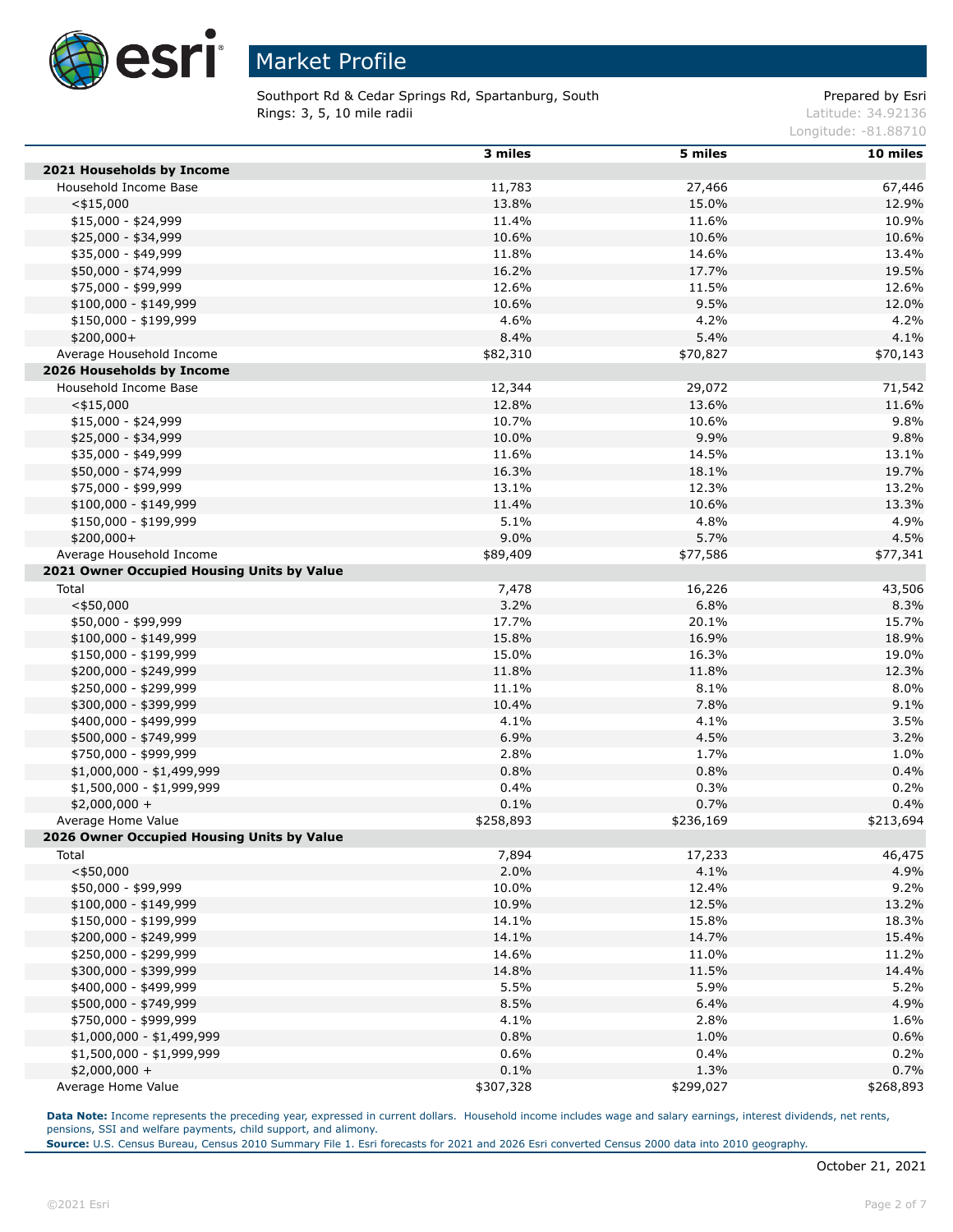

L

# Market Profile

Southport Rd & Cedar Springs Rd, Spartanburg, South **Rings: 3, 5, 10 mile radii Latitude: 34.92136** Latitude: 34.92136

Prepared by Esri

Longitude: -81.88710

|                        | 3 miles | 5 miles | 10 miles |
|------------------------|---------|---------|----------|
| 2010 Population by Age |         |         |          |
| Total                  | 25,561  | 60,296  | 152,121  |
| $0 - 4$                | 6.5%    | 6.8%    | 6.7%     |
| $5 - 9$                | 6.5%    | 6.1%    | 6.4%     |
| $10 - 14$              | 6.3%    | 6.0%    | 6.5%     |
| $15 - 24$              | 13.1%   | 15.7%   | 15.5%    |
| $25 - 34$              | 11.2%   | 10.9%   | 11.9%    |
| $35 - 44$              | 12.1%   | 11.6%   | 13.0%    |
| $45 - 54$              | 14.1%   | 13.6%   | 13.7%    |
| $55 - 64$              | 14.0%   | 12.8%   | 12.2%    |
| $65 - 74$              | 8.4%    | 8.1%    | 7.6%     |
| 75 - 84                | 5.5%    | 5.7%    | 4.5%     |
| $85 +$                 | 2.2%    | 2.7%    | 1.8%     |
| $18 +$                 | 76.6%   | 77.1%   | 76.2%    |
| 2021 Population by Age |         |         |          |
| Total                  | 27,772  | 66,804  | 171,179  |
| $0 - 4$                | 5.8%    | 6.0%    | 5.9%     |
| $5 - 9$                | 5.8%    | 6.1%    | 6.2%     |
| $10 - 14$              | 5.9%    | 5.8%    | 6.1%     |
| $15 - 24$              | 11.6%   | 13.4%   | 13.2%    |
| $25 - 34$              | 11.9%   | 12.1%   | 13.3%    |
| $35 - 44$              | 11.1%   | 10.9%   | 11.9%    |
| 45 - 54                | 11.9%   | 11.3%   | 12.2%    |
| $55 - 64$              | 14.0%   | 13.3%   | 12.8%    |
| $65 - 74$              | 12.4%   | 11.6%   | 10.8%    |
| $75 - 84$              | 6.8%    | 6.4%    | 5.5%     |
| $85 +$                 | 2.8%    | 3.1%    | 2.1%     |
| $18 +$                 | 78.9%   | 78.8%   | 78.4%    |
| 2026 Population by Age |         |         |          |
| Total                  | 29,092  | 70,458  | 181,238  |
| $0 - 4$                | 5.7%    | 5.9%    | 5.9%     |
| $5 - 9$                | 5.7%    | 5.9%    | 6.0%     |
| $10 - 14$              | 5.9%    | 5.9%    | 6.3%     |
| $15 - 24$              | 11.5%   | 13.4%   | 13.0%    |
| $25 - 34$              | 11.0%   | 11.2%   | 11.9%    |
| $35 - 44$              | 11.6%   | 11.4%   | 12.9%    |
| $45 - 54$              | 11.3%   | 10.9%   | 11.5%    |
| $55 - 64$              | 13.3%   | 12.5%   | 12.4%    |
| $65 - 74$              | 12.7%   | 12.0%   | 11.1%    |
| $75 - 84$              | 8.3%    | 7.8%    | 6.8%     |
| $85 +$                 | 3.0%    | 3.2%    | 2.3%     |
| $18 +$                 | 79.1%   | 78.9%   | 78.3%    |
| 2010 Population by Sex |         |         |          |
| Males                  | 11,657  | 27,479  | 72,425   |
| Females                | 13,901  | 32,816  | 79,697   |
| 2021 Population by Sex |         |         |          |
| Males                  | 12,670  | 30,662  | 81,853   |
| Females                | 15,103  | 36,140  | 89,326   |
| 2026 Population by Sex |         |         |          |
| Males                  | 13,300  | 32,499  | 86,875   |
| Females                | 15,794  | 37,960  | 94,363   |
|                        |         |         |          |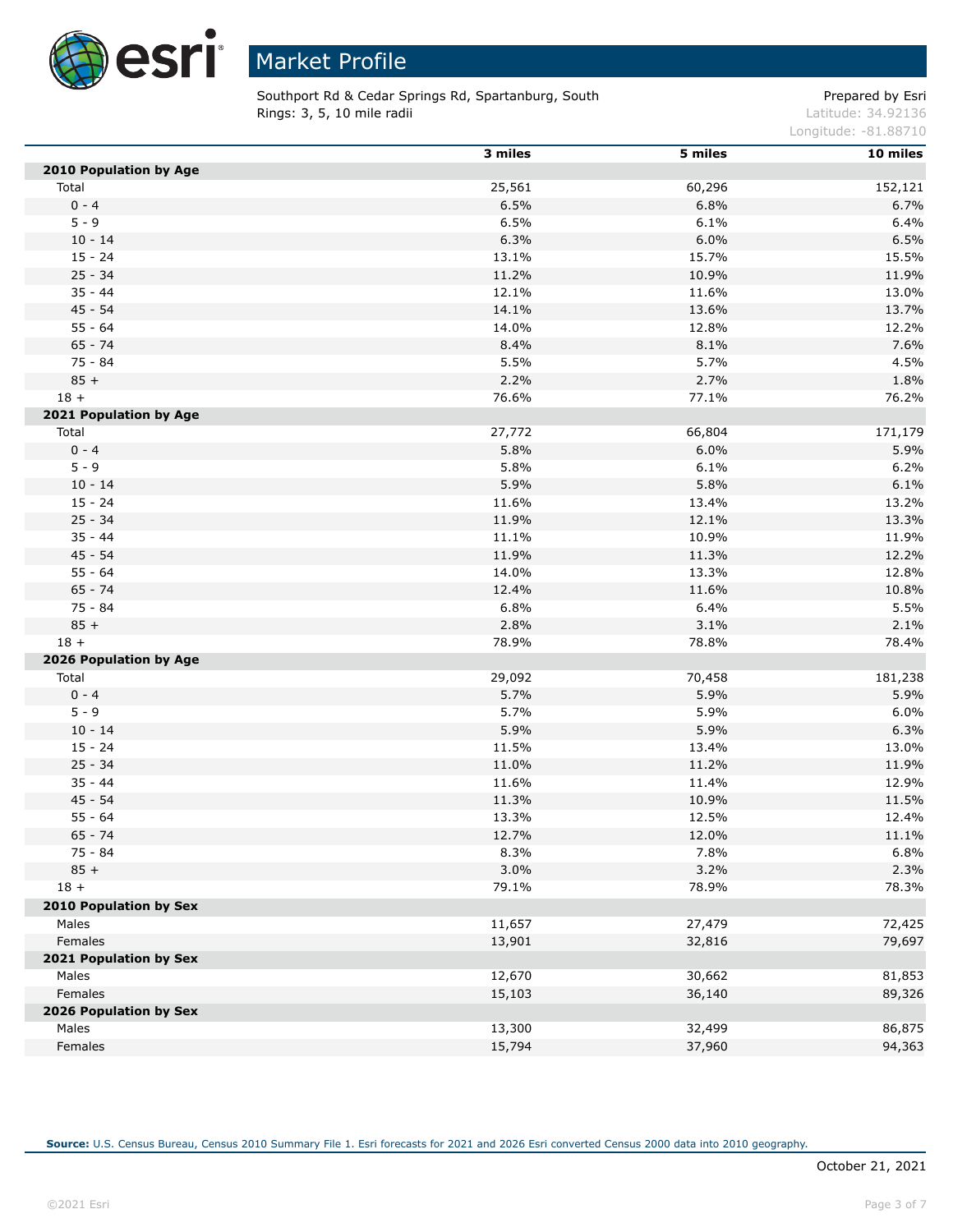

Southport Rd & Cedar Springs Rd, Spartanburg, South **Rings: 3, 5, 10 mile radii Latitude: 34.92136** Latitude: 34.92136

Prepared by Esri

Longitude: -81.88710

|                                                    | 3 miles | 5 miles | 10 miles |
|----------------------------------------------------|---------|---------|----------|
| 2010 Population by Race/Ethnicity                  |         |         |          |
| Total                                              | 25,559  | 60,295  | 152,121  |
| White Alone                                        | 59.2%   | 57.5%   | 64.8%    |
| <b>Black Alone</b>                                 | 35.7%   | 37.5%   | 27.4%    |
| American Indian Alone                              | 0.2%    | 0.2%    | 0.3%     |
| Asian Alone                                        | 2.6%    | 1.8%    | 2.5%     |
| Pacific Islander Alone                             | 0.0%    | 0.0%    | 0.0%     |
| Some Other Race Alone                              | 0.8%    | 1.4%    | 3.3%     |
| Two or More Races                                  | 1.5%    | 1.5%    | 1.7%     |
| Hispanic Origin                                    | 2.5%    | 3.4%    | 6.5%     |
| Diversity Index                                    | 54.4    | 55.9    | 56.4     |
| 2021 Population by Race/Ethnicity                  |         |         |          |
| Total                                              | 27,774  | 66,803  | 171,179  |
| White Alone                                        | 57.9%   | 56.9%   | 63.5%    |
| <b>Black Alone</b>                                 | 35.4%   | 36.4%   | 26.5%    |
| American Indian Alone                              | 0.2%    | 0.2%    | 0.3%     |
| Asian Alone                                        | 3.3%    | 2.3%    | 3.2%     |
| Pacific Islander Alone                             | 0.0%    | 0.1%    | 0.1%     |
| Some Other Race Alone                              | 1.1%    | 1.9%    | 4.1%     |
| Two or More Races                                  | 2.1%    | 2.2%    | 2.3%     |
| Hispanic Origin                                    | 3.3%    | 4.5%    | 8.1%     |
| Diversity Index                                    | 56.8    | 58.2    | 59.7     |
| 2026 Population by Race/Ethnicity                  |         |         |          |
| Total                                              | 29,096  | 70,459  | 181,238  |
| White Alone                                        | 57.2%   | 56.5%   | 62.6%    |
| <b>Black Alone</b>                                 | 35.1%   | 35.8%   | 26.0%    |
| American Indian Alone                              | 0.2%    | 0.2%    | 0.3%     |
| Asian Alone                                        | 3.6%    | 2.6%    | 3.5%     |
| Pacific Islander Alone                             | 0.0%    | 0.1%    | 0.1%     |
| Some Other Race Alone                              | 1.3%    | 2.2%    | 4.8%     |
| Two or More Races                                  | 2.5%    | 2.5%    | 2.7%     |
| Hispanic Origin                                    | 4.0%    | 5.4%    | 9.4%     |
| Diversity Index                                    | 58.3    | 59.7    | 61.8     |
| 2010 Population by Relationship and Household Type |         |         |          |
| Total                                              | 25,558  | 60,295  | 152,122  |
| In Households                                      | 97.3%   | 94.4%   | 96.1%    |
| In Family Households                               | 78.5%   | 76.4%   | 80.0%    |
| Householder                                        | 26.3%   | 25.2%   | 25.7%    |
| Spouse                                             | 16.9%   | 15.2%   | 17.2%    |
| Child                                              | 30.2%   | 30.2%   | 30.9%    |
| Other relative                                     | 3.3%    | 3.7%    | 4.0%     |
| Nonrelative                                        | 1.8%    | 2.1%    | 2.1%     |
| In Nonfamily Households                            | 18.8%   | 18.0%   | 16.2%    |
| In Group Quarters                                  | 2.7%    | 5.6%    | 3.9%     |
| Institutionalized Population                       | 1.7%    | 1.4%    | 1.6%     |
| Noninstitutionalized Population                    | 1.1%    | 4.2%    | 2.3%     |

Data Note: Persons of Hispanic Origin may be of any race. The Diversity Index measures the probability that two people from the same area will be from different race/ ethnic groups. **Source:** U.S. Census Bureau, Census 2010 Summary File 1. Esri forecasts for 2021 and 2026 Esri converted Census 2000 data into 2010 geography.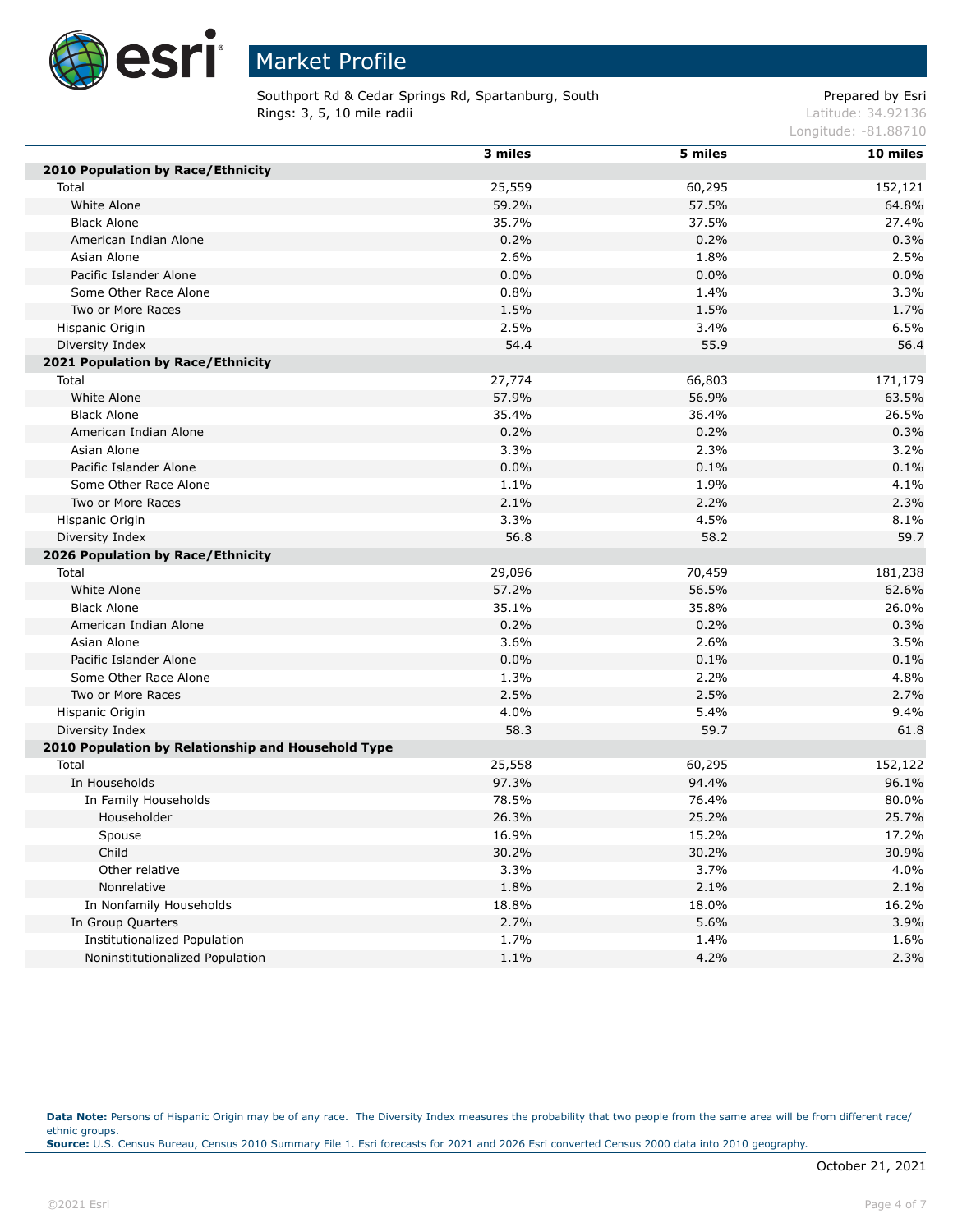

Г

Г

Г

# Market Profile

Southport Rd & Cedar Springs Rd, Spartanburg, South **Rings: 3, 5, 10 mile radii Latitude: 34.92136** Latitude: 34.92136

Prepared by Esri

Longitude: -81.88710

|                                                         | 3 miles | 5 miles | 10 miles |
|---------------------------------------------------------|---------|---------|----------|
| 2021 Population 25+ by Educational Attainment           |         |         |          |
| Total                                                   | 19,702  | 45,871  | 117,432  |
| Less than 9th Grade                                     | 2.6%    | 4.2%    | 4.3%     |
| 9th - 12th Grade, No Diploma                            | 7.8%    | 9.6%    | 8.8%     |
| High School Graduate                                    | 19.6%   | 22.6%   | 23.4%    |
| GED/Alternative Credential                              | 3.5%    | 4.3%    | 4.6%     |
| Some College, No Degree                                 | 17.9%   | 18.8%   | 19.9%    |
| Associate Degree                                        | 8.2%    | 8.8%    | 10.5%    |
| Bachelor's Degree                                       | 23.3%   | 19.1%   | 17.4%    |
| Graduate/Professional Degree                            | 17.2%   | 12.5%   | 11.1%    |
| 2021 Population 15+ by Marital Status                   |         |         |          |
| Total                                                   | 22,922  | 54,858  | 139,997  |
| Never Married                                           | 36.1%   | 37.7%   | 35.5%    |
| Married                                                 | 44.4%   | 43.2%   | 46.8%    |
| Widowed                                                 | 7.1%    | 7.4%    | 6.6%     |
|                                                         |         |         |          |
| Divorced<br>2021 Civilian Population 16+ in Labor Force | 12.3%   | 11.7%   | 11.1%    |
|                                                         |         |         |          |
| Civilian Population 16+                                 | 13,138  | 30,022  | 81,732   |
| Population 16+ Employed                                 | 95.3%   | 93.8%   | 94.8%    |
| Population 16+ Unemployment rate                        | 4.7%    | 6.2%    | 5.2%     |
| Population 16-24 Employed                               | 13.1%   | 15.2%   | 14.1%    |
| Population 16-24 Unemployment rate                      | 7.0%    | 11.2%   | 12.6%    |
| Population 25-54 Employed                               | 59.0%   | 59.1%   | 61.6%    |
| Population 25-54 Unemployment rate                      | 4.8%    | 6.2%    | 4.5%     |
| Population 55-64 Employed                               | 18.8%   | 17.8%   | 17.2%    |
| Population 55-64 Unemployment rate                      | 0.8%    | 1.6%    | 1.6%     |
| Population 65+ Employed                                 | 9.0%    | 7.9%    | 7.1%     |
| Population 65+ Unemployment rate                        | 8.6%    | 6.1%    | 4.1%     |
| 2021 Employed Population 16+ by Industry                |         |         |          |
| Total                                                   | 12,518  | 28,156  | 77,457   |
| Agriculture/Mining                                      | 0.1%    | 0.2%    | 0.3%     |
| Construction                                            | 3.2%    | 3.4%    | 5.1%     |
| Manufacturing                                           | 16.4%   | 18.9%   | 20.7%    |
| Wholesale Trade                                         | 2.8%    | 3.2%    | 2.9%     |
| <b>Retail Trade</b>                                     | 12.7%   | 12.0%   | 12.2%    |
| Transportation/Utilities                                | 4.4%    | 4.5%    | 4.9%     |
| Information                                             | 0.7%    | 1.4%    | 1.7%     |
| Finance/Insurance/Real Estate                           | 5.3%    | 4.9%    | 5.1%     |
| <b>Services</b>                                         | 51.6%   | 48.7%   | 44.6%    |
| Public Administration                                   | 2.8%    | 2.8%    | 2.6%     |
| 2021 Employed Population 16+ by Occupation              |         |         |          |
| Total                                                   | 12,519  | 28,155  | 77,456   |
| White Collar                                            | 66.5%   | 59.1%   | 57.8%    |
| Management/Business/Financial                           | 15.5%   | 13.6%   | 13.6%    |
| Professional                                            | 31.4%   | 25.6%   | 23.8%    |
| Sales                                                   | 9.6%    | 9.3%    | 9.7%     |
| Administrative Support                                  | 10.0%   | 10.6%   | 10.8%    |
| Services                                                | 11.8%   | 13.6%   | 12.8%    |
| <b>Blue Collar</b>                                      | 21.7%   | 27.3%   | 29.4%    |
| Farming/Forestry/Fishing                                | 0.0%    | 0.1%    | 0.1%     |
| Construction/Extraction                                 | 1.5%    | 2.1%    | 3.5%     |
| Installation/Maintenance/Repair                         | 1.6%    | 2.7%    | 3.5%     |
| Production                                              | 9.7%    | 11.3%   | 11.4%    |
| Transportation/Material Moving                          | 8.9%    | 11.1%   | 10.8%    |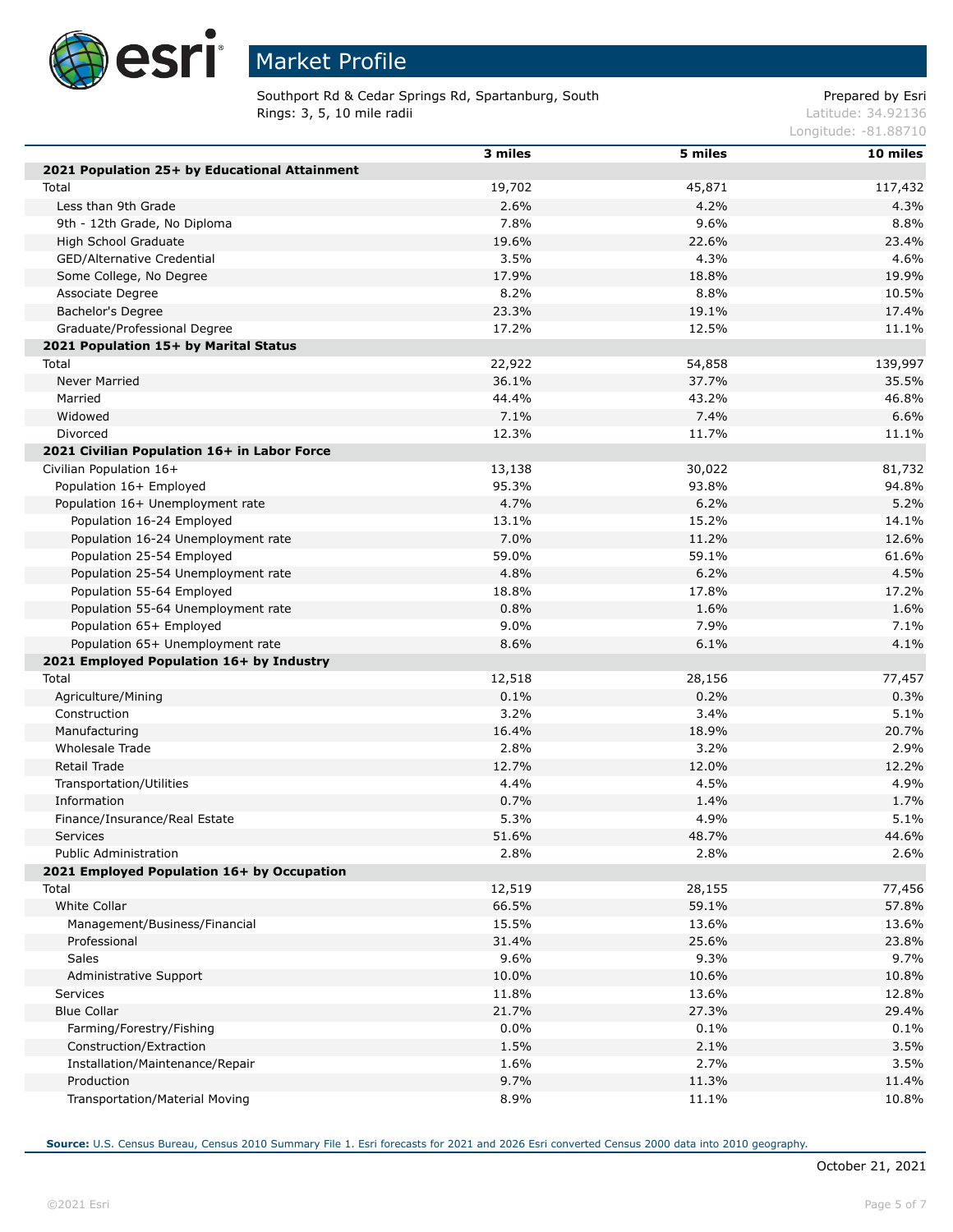

Southport Rd & Cedar Springs Rd, Spartanburg, South **Rings: 3, 5, 10 mile radii Latitude: 34.92136** Latitude: 34.92136

### Prepared by Esri

Longitude: -81.88710

|                                               | 3 miles | 5 miles | 10 miles |
|-----------------------------------------------|---------|---------|----------|
| 2010 Households by Type                       |         |         |          |
| Total                                         | 10,768  | 24,607  | 59,659   |
| Households with 1 Person                      | 33.5%   | 33.3%   | 29.0%    |
| Households with 2+ People                     | 66.5%   | 66.7%   | 71.0%    |
| Family Households                             | 61.9%   | 61.8%   | 65.6%    |
| Husband-wife Families                         | 39.8%   | 37.2%   | 43.8%    |
| With Related Children                         | 15.1%   | 13.9%   | 18.3%    |
| Other Family (No Spouse Present)              | 22.0%   | 24.6%   | 21.9%    |
| Other Family with Male Householder            | 3.9%    | 4.3%    | 4.9%     |
| With Related Children                         | 1.9%    | 2.2%    | 2.7%     |
| Other Family with Female Householder          | 18.1%   | 20.3%   | 17.0%    |
| With Related Children                         | 12.3%   | 13.8%   | 11.4%    |
| Nonfamily Households                          | 4.6%    | 4.8%    | 5.3%     |
|                                               |         |         |          |
| All Households with Children                  | 29.6%   | 30.3%   | 32.9%    |
|                                               |         |         |          |
| Multigenerational Households                  | 3.8%    | 4.4%    | 4.6%     |
| Unmarried Partner Households                  | 5.2%    | 5.7%    | 5.9%     |
| Male-female                                   | 4.7%    | 5.2%    | 5.3%     |
| Same-sex                                      | 0.5%    | 0.5%    | 0.6%     |
| 2010 Households by Size                       |         |         |          |
| Total                                         | 10,769  | 24,607  | 59,658   |
| 1 Person Household                            | 33.5%   | 33.3%   | 29.0%    |
| 2 Person Household                            | 33.2%   | 32.6%   | 32.9%    |
| 3 Person Household                            | 15.2%   | 15.8%   | 16.7%    |
| 4 Person Household                            | 11.0%   | 10.7%   | 12.3%    |
| 5 Person Household                            | 4.5%    | 4.8%    | 5.6%     |
| 6 Person Household                            | 1.7%    | 1.8%    | 2.2%     |
| 7 + Person Household                          | 0.8%    | 1.0%    | 1.3%     |
| 2010 Households by Tenure and Mortgage Status |         |         |          |
| Total                                         | 10,768  | 24,607  | 59,658   |
| Owner Occupied                                | 62.6%   | 58.2%   | 63.6%    |
| Owned with a Mortgage/Loan                    | 41.4%   | 36.9%   | 41.7%    |
| Owned Free and Clear                          | 21.2%   | 21.3%   | 21.9%    |
| Renter Occupied                               | 37.4%   | 41.8%   | 36.4%    |
| 2021 Affordability, Mortgage and Wealth       |         |         |          |
|                                               |         |         |          |
| Housing Affordability Index                   | 153     | 158     | 176      |
| Percent of Income for Mortgage                | 15.5%   | 14.9%   | 13.6%    |
| Wealth Index                                  | 97      | 78      | 72       |
| 2010 Housing Units By Urban/ Rural Status     |         |         |          |
| <b>Total Housing Units</b>                    | 12,342  | 28,198  | 67,476   |
| Housing Units Inside Urbanized Area           | 97.0%   | 93.6%   | 83.3%    |
| Housing Units Inside Urbanized Cluster        | 0.0%    | $0.0\%$ | 0.0%     |
| Rural Housing Units                           | 3.0%    | 6.4%    | 16.7%    |
| 2010 Population By Urban/ Rural Status        |         |         |          |
| <b>Total Population</b>                       | 25,558  | 60,295  | 152,122  |
| Population Inside Urbanized Area              | 96.7%   | 93.2%   | 82.8%    |
| Population Inside Urbanized Cluster           | 0.0%    | $0.0\%$ | 0.0%     |
| Rural Population                              | 3.3%    | 6.8%    | 17.2%    |

Data Note: Households with children include any households with people under age 18, related or not. Multigenerational households are families with 3 or more parentchild relationships. Unmarried partner households are usually classified as nonfamily households unless there is another member of the household related to the householder. Multigenerational and unmarried partner households are reported only to the tract level. Esri estimated block group data, which is used to estimate polygons or non-standard geography.